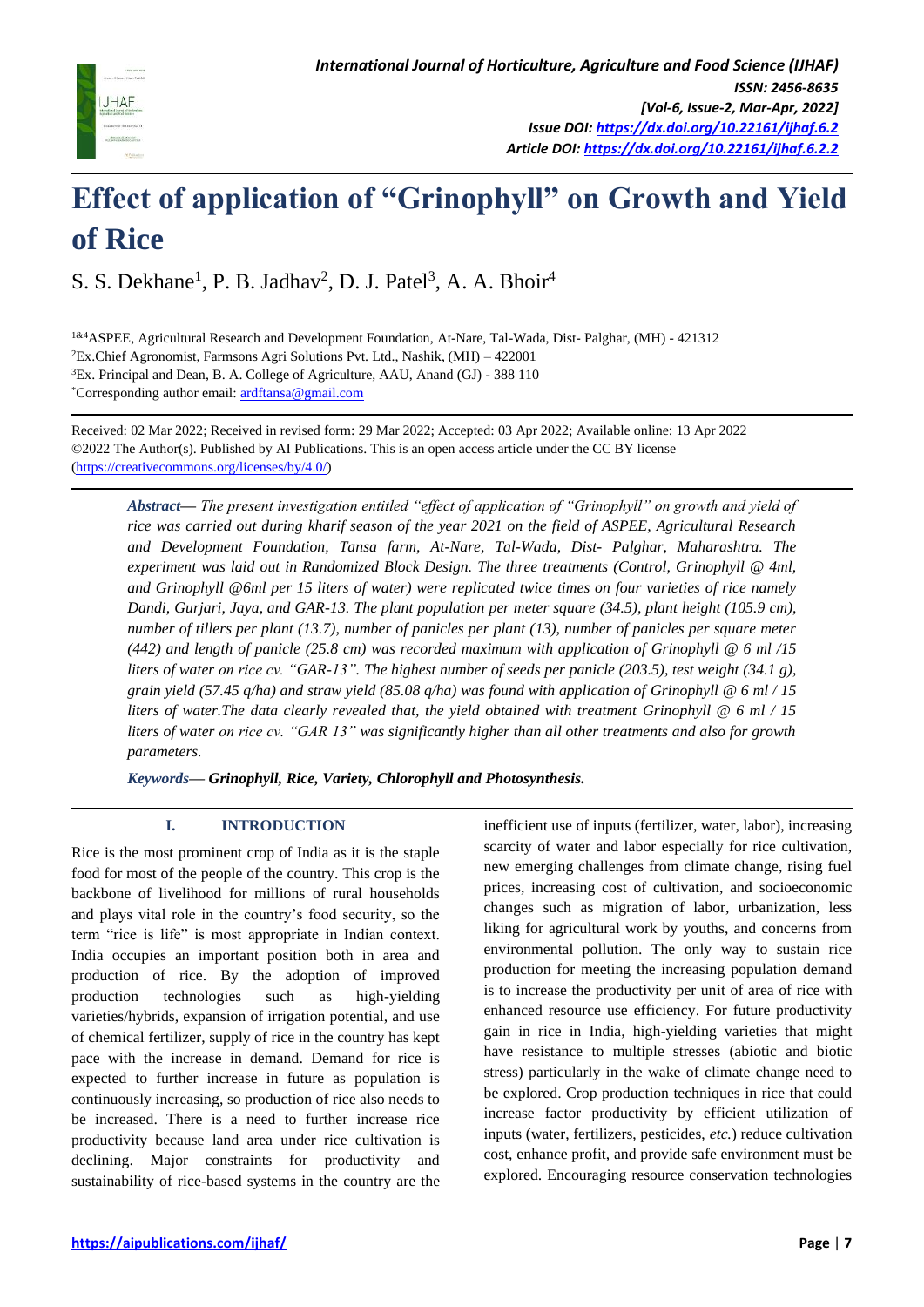and cultivation of climate-resilient high-yielding varieties through demonstrations and making seed available to the farmers will be important to sustain rice production in India.

#### **II. Materials and Methods**

The experiment was conducted at ASPEE, Agricultural Research and Development Foundation Farm, Village-Nare, Tauka- Wada, District- Palghar in *kharif* season during 2021 in Randomized Block Design (RBD) with 2 replications. The plot size was 19.5 m x 14.5 m. The experimental site was located at 19.65<sup>0</sup>N latitudes and 73.13<sup>0</sup>E longitudes with average annual rainfall of 3600 mm. Four varietiescomprising 3 levels of Grinophyll were tested in crop production. Gross plot size and net plot size were 3.30 X 2.85 m and 3.15 X 2.80 m; respectively. Planting was done on 15 July 2021 at spacing 20 X 15 cm.

There were 12 treatment combinations comprising viz., V1F1, V2F1, V3F1, V4F1, V1F2, V2F2, V3F2, V4F2, V1F3, V2F3, V3F3 and V4F3were indicates Dandi, Gujrati, Jaya and GAR-13varieties; respectively. F1, F2 and F3 were indicates 0 ml, 4 ml and 6 ml Grinophyll per 15 liters of water applied; respectively.

Data were compiled and analyzed using appropriate statistical method. Keeping in view the above facts, the present study was designed with the objective to study the effect of Grinophyll on growth and yield attributes of four transplanted rice varieties. Seedlings were prepared as per recommended practices.

# **III. RESULTS AND DISCUSSION**

The results in table 1 and Graph 1 indicated that different treatments induced marked variations in number of panicles per plant, number of panicles per square meter, length of panicle, seeds per panicle, test weight, grain and straw yields.

### **Plant growth parameters**

The plant population per meter square (34.5), plant height (105.9 cm), number of tillers per plant (13.7), number of panicles per plant (13), number of panicles per square meter (442) and length of panicle (25.8 cm) was found

maximum with application of Grinophyll  $@$  6 ml  $/$  15 liters of water on rice cv. "GAR-13".

Grinophyll help to increase chlorophyll concentration in the plant leading to higher degree of photosynthesis. This makes crops lush Green. It helps to enhancing rice production (Matsuzaki*et. al*. 1980)

#### **Yield parameters**

The highest number of seeds per panicle (203.5), test weight (34.1 g), grain yield (57.45 q/ha) and straw yield (85.08 q/ha) was found with application of Grinophyll @ 6 ml / 15 liters of water.The data clearly revealed that, the yield obtained with treatment Grinophyll @ 6 ml / 15 liters of water) on rice cv. "GAR 13" was significantly higher than all other treatments and also for growth parameters.

Yield attributes *viz*., seeds per panicle, test weight and grain yield per panicle were significantly affected by Grinophyll in rice. Grinophyllapplication increased the number of spikelets per panicle of rice.This might be due to increased synthesis of carbohydrates and that might have increased the sink size and capacity (JunfeiGu*et al*., 2017).

The contribution of carbohydrates from photosynthetic activity for longer period might have resulted in efficient translocation of food material into the sink (grain) thereby increased the number of filled grains percentage.Grain yield per panicle of rice also increased by Grinophyllthan controls (Raj and Tripathi, 1999).

Grinophyll is a unique concentrated herbal formulation which stimulates the process of chlorophyll formation in leaves. This product is able to form chlorophyll in any plant irrespective of scarcity of water and other climatic variations. This product may be used separately or with other products to improve chlorophyll content in leaf. It relieves plant from stress conditions as well don't have any limitations as in the case of chemical fertilizers (Verma*et al*. 2004)

The grain weight increased with the increase in the carbohydrate production in source. It helps to increase transportation of carbohydrate from source to sink.(Arif*et al.* 2012).

| Treatment      | Plant<br>population<br>$(per \, m^2)$ | Plant<br>height<br>(cm) | No. of<br>tillers<br>per<br>plant<br>(Nos.) | of<br>No.<br>days<br>to<br>50%<br>flowering(Days) | No.<br>of<br>panicles<br>per plant | of<br>No.<br>panicles(per<br>$m2$ ) | Length<br>of<br>panicle<br>(cm) | No.<br>of<br>seeds<br>per<br>panicle | Test<br>weight<br>(g) | Grains<br>Yield<br>(q/ha) | Straw<br>Yield<br>(q/ha) |
|----------------|---------------------------------------|-------------------------|---------------------------------------------|---------------------------------------------------|------------------------------------|-------------------------------------|---------------------------------|--------------------------------------|-----------------------|---------------------------|--------------------------|
| T1             | 31.5                                  | 99.4                    | 9.2                                         | 74.8                                              | 9.1                                | 300.3                               | 22.2                            | 117.8                                | 17.7                  | 39                        | 57.9                     |
| T <sub>2</sub> | 31.5                                  | 100.4                   | 9.4                                         | 72.5                                              | 9.2                                | 276                                 | 23                              | 122                                  | 19.4                  | 47                        | 69.6                     |
| T <sub>3</sub> | 32                                    | 101.3                   | 10.2                                        | 72                                                | 9.4                                | 291.4                               | 23.3                            | 123.1                                | 20.4                  | 48.6                      | 72.1                     |

*Table No. 1: Effect of application of "Grinophyll" on Growth and Yield of different Rice varieties under Konkan region.*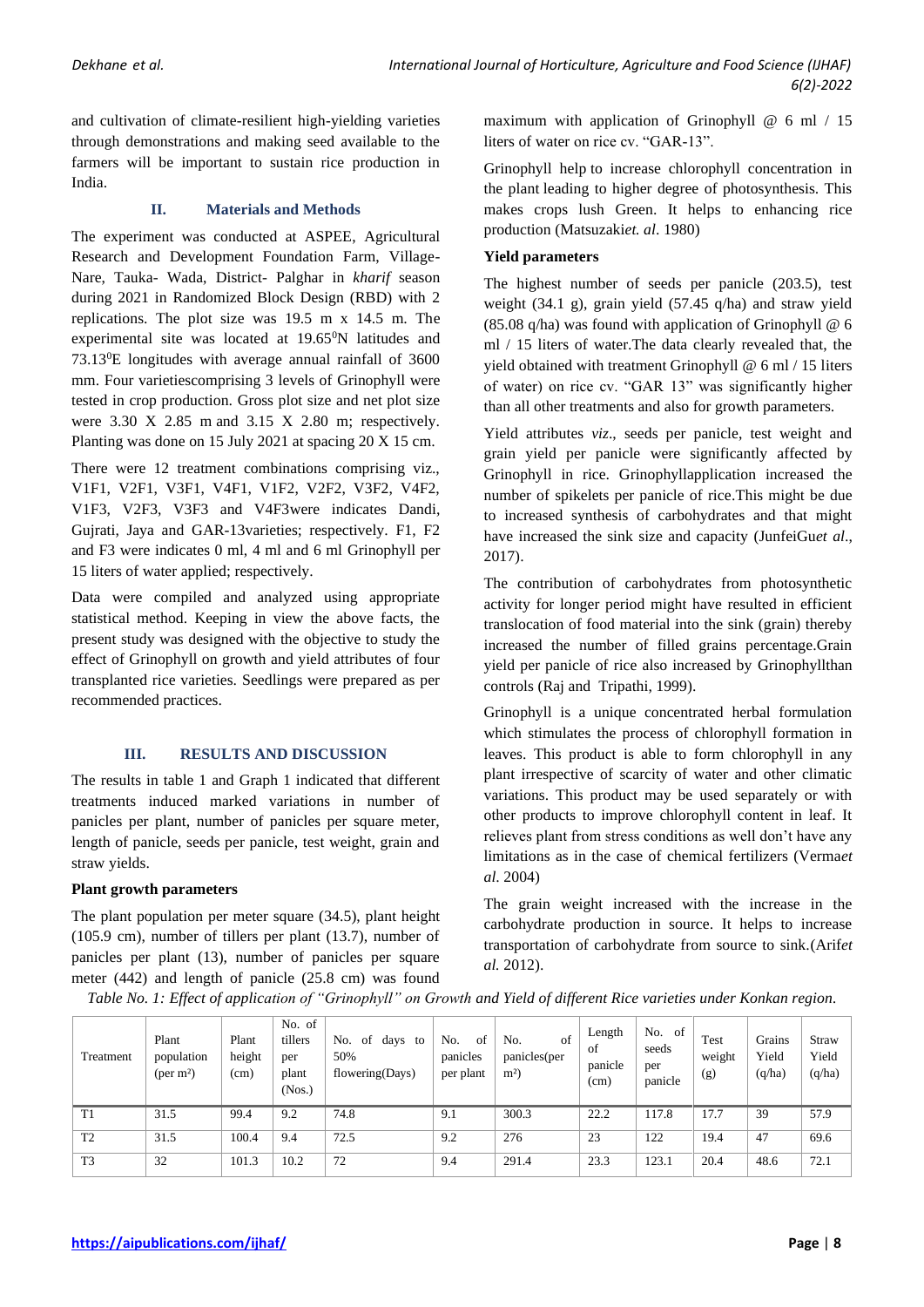| T <sub>4</sub>         | 32        | 101.5 | 10.8 | 76.5      | 9.9  | 336.6 | 23.7 | 124   | 23   | 52.9  | 78.4  |
|------------------------|-----------|-------|------|-----------|------|-------|------|-------|------|-------|-------|
| T <sub>5</sub>         | 32.5      | 101.7 | 11.2 | 72.5      | 10.3 | 339.9 | 24.2 | 125.2 | 25.7 | 56    | 83    |
| T <sub>6</sub>         | 33        | 103.1 | 11.5 | 73.3      | 10.9 | 370.6 | 24.5 | 131   | 29.1 | 57.7  | 85.5  |
| T7                     | 33        | 103.2 | 11.6 | 75.5      | 11.2 | 380.8 | 24.6 | 141   | 29.7 | 57.3  | 84.8  |
| T <sub>8</sub>         | 33.5      | 103.7 | 11.6 | 79        | 11.5 | 379.5 | 24.8 | 145.7 | 32.1 | 58.2  | 86.3  |
| T <sub>9</sub>         | 34        | 104.1 | 11.7 | 73.8      | 11.6 | 382.8 | 25   | 158.4 | 32.3 | 58.9  | 87.3  |
| T <sub>10</sub>        | 34        | 105.2 | 12.3 | 69.8      | 11.7 | 397.8 | 25.1 | 171.1 | 32.5 | 63.8  | 94.5  |
| T11                    | 34        | 105.5 | 12.9 | 76.8      | 12.5 | 412.5 | 25.3 | 184.7 | 33   | 64.9  | 96.3  |
| T <sub>12</sub>        | 34.5      | 105.9 | 13.7 | 77        | 13   | 442   | 25.8 | 203.5 | 34.1 | 68.6  | 101.7 |
| $S.Em(\pm)$            | 1.14      | 0.31  | 0.30 | 2.27      | 0.28 | 9.03  | 0.26 | 11.05 | 1.2  | 4.77  | 7.08  |
| CD                     | <b>NS</b> | 0.98  | 0.94 | <b>NS</b> | 0.88 | 28.1  | 0.79 | 34.39 | 3.72 | 14.86 | 22.02 |
| $NS - Non-Significant$ |           |       |      |           |      |       |      |       |      |       |       |

*Graph No. 1: Effect of application of "Grinophyll" on Growth, and Yield of different Rice varieties under Konkan region.* 



#### **REFERENCES**

- [1] JunfeiGu, ZhenxiangZhou, ZhikangLi, YingChen, ZhiqinWang, and HaoZhang, Rice (Oryza sativa L.) with reduced chlorophyll content exhibit higher photosynthetic rate and efficiency, improved canopy light distribution, and greater yields than normally pigmented plants; Volume 200, January 2017, Pages 58-70.
- [2] Raj, A., and M. P. Tripathi, 1999: Relationship of leaf area and chlorophyll content with yield in deep water Rice. Indian Journal of Plant Physiology, 4, 219-220.
- [3] Matsuzaki, A., K. Kariya, H. Machida and K. Tsunoda, 1980: Studies on the growth control and the nutrional diagnosis in rice plants-1. The nutritional diagnosis based on leaf colour and the estimation of number of spiklets per unit area. Jpn. J. Crop Sci. **49**, 439-444.